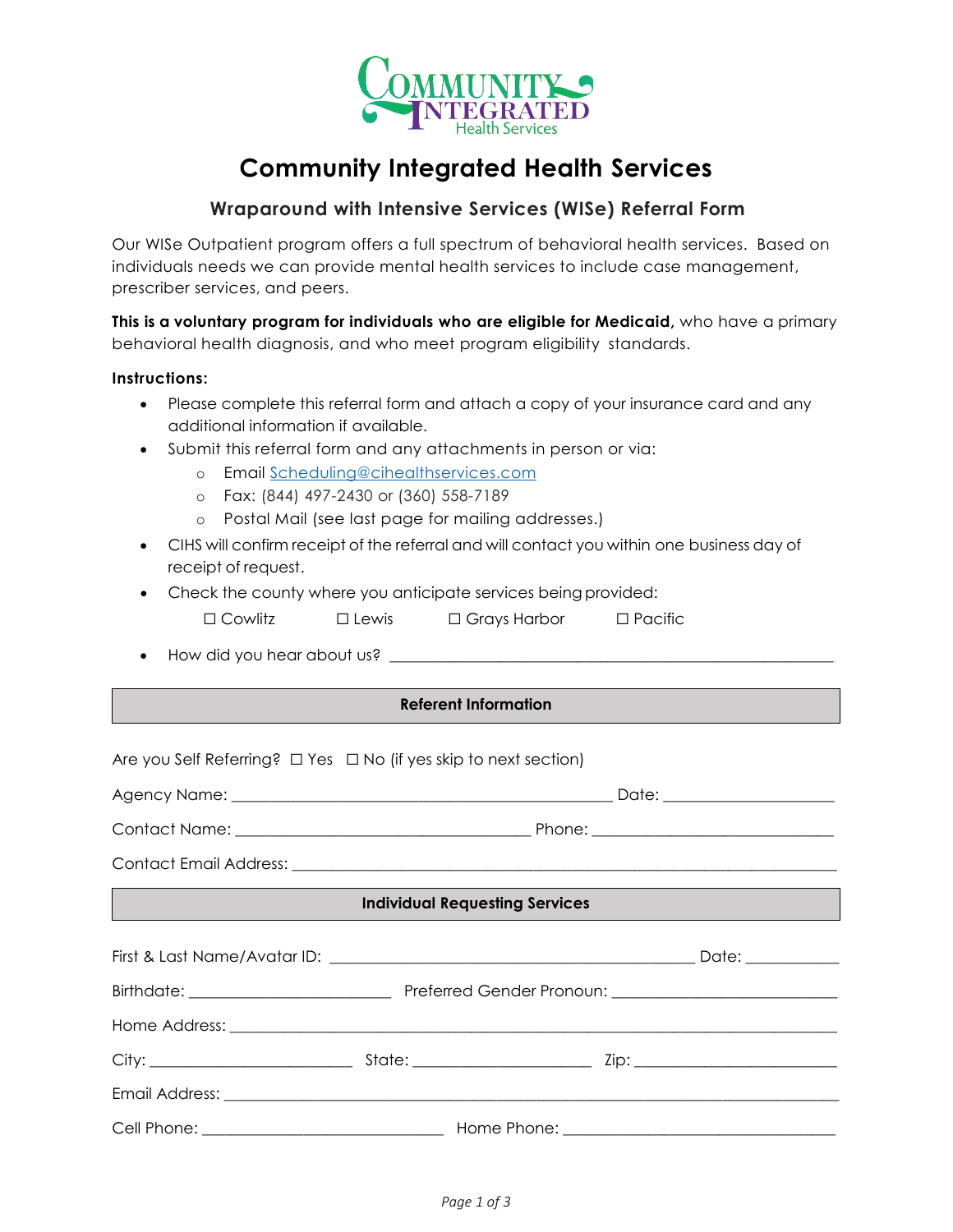If the Youth is 13 years of age or older, they can legally consent to behavioral health treatment on their own. If the youth does not wish to have Medicaid Insurance statements or other treatment-related correspondence sent to the above mailing address please mark this box:  $\Box$ 

## **If the Youth is 13 years of age or older; does that Youth want their parent/guardian to have knowledge of the referral:** ☐ **Yes** ☐ **No**

| <b>Parent/Guardian Information</b>                                                                                                                                  |  |
|---------------------------------------------------------------------------------------------------------------------------------------------------------------------|--|
|                                                                                                                                                                     |  |
|                                                                                                                                                                     |  |
|                                                                                                                                                                     |  |
|                                                                                                                                                                     |  |
|                                                                                                                                                                     |  |
|                                                                                                                                                                     |  |
| <b>Reason for Requesting Services</b>                                                                                                                               |  |
| Examples: homicidal and/or suicidal ideations, substance use/abuse, depression, trauma stressors,<br>multi-system involvement, family functional difficulties, etc. |  |
|                                                                                                                                                                     |  |
|                                                                                                                                                                     |  |
|                                                                                                                                                                     |  |
| Diagnosis (If Known) and/or Symptoms                                                                                                                                |  |
|                                                                                                                                                                     |  |
|                                                                                                                                                                     |  |
|                                                                                                                                                                     |  |

 $\mathcal{L}_\mathcal{L} = \{ \mathcal{L}_\mathcal{L} = \{ \mathcal{L}_\mathcal{L} = \{ \mathcal{L}_\mathcal{L} = \{ \mathcal{L}_\mathcal{L} = \{ \mathcal{L}_\mathcal{L} = \{ \mathcal{L}_\mathcal{L} = \{ \mathcal{L}_\mathcal{L} = \{ \mathcal{L}_\mathcal{L} = \{ \mathcal{L}_\mathcal{L} = \{ \mathcal{L}_\mathcal{L} = \{ \mathcal{L}_\mathcal{L} = \{ \mathcal{L}_\mathcal{L} = \{ \mathcal{L}_\mathcal{L} = \{ \mathcal{L}_\mathcal{$ 

 $\mathcal{L}_\mathcal{L} = \{ \mathcal{L}_\mathcal{L} = \{ \mathcal{L}_\mathcal{L} = \{ \mathcal{L}_\mathcal{L} = \{ \mathcal{L}_\mathcal{L} = \{ \mathcal{L}_\mathcal{L} = \{ \mathcal{L}_\mathcal{L} = \{ \mathcal{L}_\mathcal{L} = \{ \mathcal{L}_\mathcal{L} = \{ \mathcal{L}_\mathcal{L} = \{ \mathcal{L}_\mathcal{L} = \{ \mathcal{L}_\mathcal{L} = \{ \mathcal{L}_\mathcal{L} = \{ \mathcal{L}_\mathcal{L} = \{ \mathcal{L}_\mathcal{$